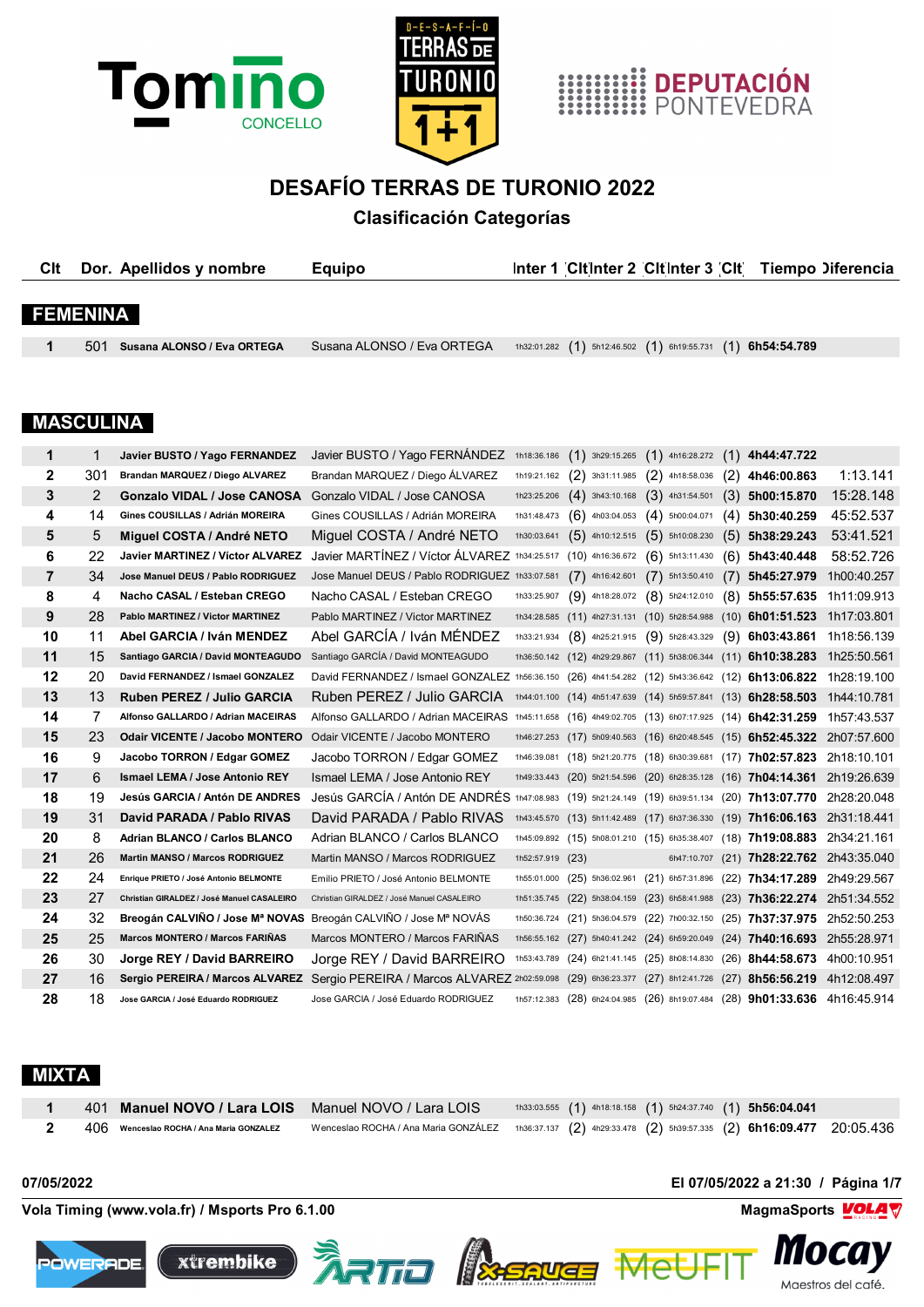





| Clt | Dor. Apellidos y nombre            | <b>Equipo</b>                  | Inter 1 Citinter 2 Citinter 3 Cit Tiempo Diferencia |  |                                                                         |
|-----|------------------------------------|--------------------------------|-----------------------------------------------------|--|-------------------------------------------------------------------------|
|     |                                    |                                |                                                     |  |                                                                         |
|     | 402 Yago FERNANDEZ / Rebeca MUÑOZ  | Yago FERNÁNDEZ / Rebeca MUÑOZ  |                                                     |  | 1h49:14.977 (3) 4h51:46.468 (3) 6h00:02.598 (3) 6h32:25.720 36:21.679   |
|     | 403 Pablo PORTAS / María MARTINEZ  | Pablo PORTAS / María MARTÍNEZ  |                                                     |  | 1h49:19.224 (4) 5h02:48.288 (5) 6h21:56.655 (4) 6h58:15.229 1h02:11.188 |
|     | 407 Diego FERNANDEZ / Silvia INSUA | Diego FERNÁNDEZ / Silvia INSUA |                                                     |  | 1h50:27.075 (6) 5h02:30.171 (4) 6h23:08.978 (5) 6h59:26.180 1h03:22.139 |
|     | 404 Iago LEIROS / Silvia GARCIA    | lago LEIROS / Silvia GARCÍA    |                                                     |  | 1h50:21.395 (5) 5h58:59.718 (6) 7h28:02.238 (6) 8h04:04.050 2h08:00.009 |

#### **VETERANOS**

| 1              | 286  | Juan José MUÑIZ / Xoel VENTOSO                                | Juan José MUNIZ / Xoel VENTOSO                                                                            |             | 1h30:03.051 $(3)$ 4h07:25.075 $(2)$ 5h08:13.441                |                                                         |      | $(1)$ 5h40:47.620  |             |
|----------------|------|---------------------------------------------------------------|-----------------------------------------------------------------------------------------------------------|-------------|----------------------------------------------------------------|---------------------------------------------------------|------|--------------------|-------------|
| $\mathbf{2}$   | 220  | Jose Benito CASTIÑEIRA / Manuel PAZ                           | Jose Benito CASTIÑEIRA / Manuel PAZ                                                                       | 1h25:43.130 | $(1)$ 4h07:19.738                                              | $(1)$ 5h08:47.599                                       |      | $(2)$ 5h42:23.989  | 1:36.369    |
| 3              | 224  | Jose BLANCO / Fabian ROMAN                                    | Jose BLANCO / Fabian ROMAN                                                                                | 1h31:54.875 | $(5)$ 4h13:17.847                                              | $(4)$ 5h13:09.069                                       |      | $(3)$ 5h43:15.608  | 2:27.988    |
| 4              | 290  | Roberto FONTAN / Martin BUBA                                  | Roberto FONTÁN / Martin BUBA                                                                              | 1h33:06.522 | $(9)$ 4h18:13.470                                              | $(9)$ 5h13:47.673                                       |      | $(4)$ 5h43:47.772  | 3:00.152    |
| 5              | 295  | Jorge FERNANDEZ / Ruben RIVERA Jorge FERNANDEZ / Ruben RIVERA |                                                                                                           |             | 1h34:33.195 $(13)$ 4h16:49.093 $(6)$ 5h13:48.874               |                                                         |      | $(5)$ 5h44:51.246  | 4:03.626    |
| 6              | 252  | Flávio FONSECA / Ricardo MARTINS                              | Flávio FONSECA / Ricardo MARTINS                                                                          | 1h32:48.453 | $(6)$ 4h15:08.310 $(5)$ 5h14:15.052                            |                                                         |      | $(6)$ 5h46:33.405  | 5:45.785    |
| $\overline{7}$ | 302  | Sérgio Miguel SILVA / Pedro RAFAEL                            | Sérgio Miguel SILVA / Pedro RAFAEL                                                                        | 1h25:43.430 | $(2)$ 4h25:50.979 $(11)$ 5h21:08.425                           |                                                         |      | $(9)$ 5h49:11.663  | 8:24.043    |
| 8              | 240  | Julio ALVAREZ / Salvador CARREIRO                             | Julio ALVAREZ / Salvador CARREIRO                                                                         |             | 1h34:29.328 (12) 4h16:51.415                                   | $(7)$ 5h15:26.596                                       | (7)  | 5h50:01.923        | 9:14.303    |
| 9              | 265  | Fernando NIETO / Jose Antonio MARTINEZ                        | Fernando NIETO / Jose Antonio MARTINEZ                                                                    | 1h31:51.133 | $(4)$ 4h13:04.455                                              | $(3)$ 5h17:47.377                                       |      | $(8)$ 5h51:59.455  | 11:11.835   |
| 10             | 245  | Miguel GANDON / Eduardo GONZALEZ                              | Miguel GANDON / Eduardo GONZALEZ                                                                          |             | 1h33:15.074 (10) 4h17:08.500 (8) 5h21:10.667 (10) 5h55:47.783  |                                                         |      |                    | 15:00.163   |
| 11             | 258  | <b>Blas LAMAS / Roberto PENA</b>                              | Blas LAMAS / Roberto PENA                                                                                 |             | 1h33:58.179 (11) 4h22:10.100 (10) 5h25:47.183 (11) 5h58:37.421 |                                                         |      |                    | 17:49.801   |
| 12             | 263  | Evaristo CASALEIRO / Oscar Manuel ALONSO                      | Evaristo CASALEIRO / Oscar Manuel ALONSO 1h34:47.626 (14) 4h27:34.716 (12) 5h28:55.609 (12) 6h01:50.068   |             |                                                                |                                                         |      |                    | 21:02.448   |
| 13             | 207  | Julio MENDEZ / Daniel CARIDE                                  | Julio MENDEZ / Daniel CARIDE                                                                              |             | 1h38:10.510 (18) 4h34:38.780 (15) 5h37:17.230 (13) 6h09:45.538 |                                                         |      |                    | 28:57.918   |
| 14             | 282  | Sergio GARCIA / Carlos BRION                                  | Sergio GARCIA / Carlos BRION                                                                              |             | 1h38:39.702 (19) 4h32:12.854 (13) 5h38:17.825 (14) 6h10:24.866 |                                                         |      |                    | 29:37.246   |
| 15             | 280  | José Ramón FIGUEIRO / Fco. Manuel CRUCEIROS                   | José Ramón FIGUEIRÓ / Fco. Manuel CRUCEIROS                                                               |             | 1h44:43.298 (36) 4h41:56.110 (23) 5h42:47.090 (15) 6h13:07.480 |                                                         |      |                    | 32:19.860   |
| 16             | 253. | Edelmiro PORTO / Diego SUAREZ                                 | Edelmiro PORTO / Diego SUAREZ                                                                             |             | 1h40:57.893 (26) 4h38:45.922 (18) 5h48:28.989 (17) 6h20:14.816 |                                                         |      |                    | 39:27.196   |
| 17             | 270. | Candido CARRERA / Jorge Roberto OTERO                         | Candido CARRERA / Jorge Roberto OTERO                                                                     |             | 1h41:31.965 (29) 4h33:22.371 (14) 5h48:11.229 (16) 6h20:18.642 |                                                         |      |                    | 39:31.022   |
| 18             | 281  | Juan Manuel GONTAN / Tito GUERRA                              | Juan Manuel GONTAN / Tito GUERRA                                                                          |             | 1h35:13.417 (15) 4h38:50.739 (19) 5h48:38.370 (18) 6h22:43.706 |                                                         |      |                    | 41:56.086   |
| 19             | 215  | Jose Iglesias Arnejo IGLESIAS David RIEIRO                    | Jose Iglesias Arnejo IGLESIAS / David RIEIRO                                                              |             | 1h39:19.211 (20) 4h38:56.692 (20) 5h48:40.329 (20) 6h22:48.009 |                                                         |      |                    | 42:00.389   |
| 20             | 261  | Joaquin PENEDO / Alberto RODRIGUEZ                            | Joaquin PENEDO / Alberto RODRIGUEZ 1h37:47.882 (17) 4h39:04.075 (21) 5h48:39.622 (19) 6h23:06.365         |             |                                                                |                                                         |      |                    | 42:18.745   |
| 21             | 241  | Victor DOMINGUEZ / Jose CASTRO                                | Victor DOMINGUEZ / Jose CASTRO 1h36:50.908 (16) 4h45:04.598 (25) 5h51:49.505 (23) 6h23:37.825             |             |                                                                |                                                         |      |                    | 42:50.205   |
| 22             | 226  | Manuel NUÑEZ / Roberto RODRIGUEZ                              | Manuel NUNEZ / Roberto RODRIGUEZ 1h41:25.524 (28) 4h39:19.803 (22) 5h49:41.971 (21) 6h23:44.769           |             |                                                                |                                                         |      |                    | 42:57.149   |
| 23             | 235  | Eduardo RODRIGUEZ / Jose SALGADO                              | Eduardo RODRIGUEZ / Jose SALGADO 1h43:57.069 (33) 4h46:51.593 (30) 5h52:48.909 (24) 6h24:49.684           |             |                                                                |                                                         |      |                    | 44:02.064   |
| 24             | 206  | Xurxo CIDRAS / Fernando CABALLERO                             | Xurxo CIDRAS / Fernando CABALLERO                                                                         |             | 1h39:49.912 (22) 4h38:41.129 (17) 5h51:18.671 (22) 6h26:39.483 |                                                         |      |                    | 45:51.863   |
| 25             | 262  | Fernando PENA / Francisco Javier SAMPAYO                      | Fernando PENA / Francisco Javier SAMPAYO                                                                  |             | 1h46:41.492 (40) 4h46:39.851 (28) 5h53:07.989 (26) 6h26:50.191 |                                                         |      |                    | 46:02.571   |
| 26             | 269  | Ramón ALFONSO / Sergio OTERO                                  | Ramón ALFONSO / Sergio OTERO                                                                              |             | 1h45:06.920 (37) 4h44:50.535 (24) 5h53:03.777                  |                                                         |      | $(25)$ 6h27:00.582 | 46:12.962   |
| 27             | 217  | Agustin NOYA / David LAGO                                     | Agustin NOYA / David LAGO                                                                                 |             | 1h41:42.369 (30) 4h46:46.531 (29) 5h55:54.513 (29) 6h28:45.950 |                                                         |      |                    | 47:58.330   |
| 28             | 273  | Marcos BAUTISTA / Fabian ALVAREZ                              | Marcos BAUTISTA / Fabian ÁLVAREZ                                                                          |             | 1h41:13.393 (27) 4h46:08.514 (26) 5h55:20.035 (27) 6h30:09.247 |                                                         |      |                    | 49:21.627   |
| 29             | 218  | Francisco SILVA / José SEOANE                                 | Francisco SILVA / José SEOANE                                                                             |             | 1h40:02.463 (23) 4h38:39.676 (16) 5h55:21.174 (28) 6h32:23.160 |                                                         |      |                    | 51:35.540   |
| 30             | 251  | Alberto CHOREN / Jose Ignacio CIGUENZA                        | Alberto CHOREN / Jose Ignacio CIGUENZA                                                                    |             | 1h44:11.617 (35) 4h51:31.724 (33) 6h00:59.461 (33) 6h32:28.082 |                                                         |      |                    | 51:40.462   |
| 31             | 249  | Alberto SEIJAS / Leopoldo ABILLEIRA                           | Alberto SEIJAS / Leopoldo ABILLEIRA                                                                       |             | 1h41:48.346 (31) 4h48:43.275 (31) 5h58:23.438 (30) 6h32:33.327 |                                                         |      |                    | 51:45.707   |
| 32             | 279. | Adrian CASTRO / Javier RODRIGUEZ                              | Adrian CASTRO / Javier RODRIGUEZ                                                                          | 1h33:04.343 |                                                                | $(8)$ 4h46:15.545 $(27)$ 5h59:11.965 $(31)$ 6h33:14.539 |      |                    | 52:26.919   |
| 33             | 248  | David SUAREZ / Pablo VILASO                                   | David SUAREZ / Pablo VILASO 1h33:03.197                                                                   |             |                                                                | $(7)$ 4h51:02.169 $(32)$ 6h00:06.738 $(32)$ 6h38:08.926 |      |                    | 57:21.306   |
| 34             | 268  | Pablo REBOLLEDO / Ismael GONZALEZ                             | Pablo REBOLLEDO / Ismael GONZALEZ 1h43:59.028 (34) 5h01:24.732 (35) 6h12:04.860                           |             |                                                                |                                                         | (34) | 6h44:39.877        | 1h03:52.257 |
| 35             | 260  | David ALFAYA / Manuel CORDEIRO                                | David ALFAYA / Manuel CORDEIRO 1h48:53.973 (52) 5h02:59.351 (39) 6h16:09.737 (35) 6h50:01.694 1h09:14.074 |             |                                                                |                                                         |      |                    |             |

**Vola Timing (www.vola.fr) / Msports Pro 6.1.00 MagmaSports MagmaSports MagmaSports MagmaSports MagmaSports MagmaSports MagmaSports MagmaSports MagmaSports MagmaSports MagmaSports MagmaSports Mag** 









Me

**07/05/2022 El 07/05/2022 a 21:30 / Página 2/7**

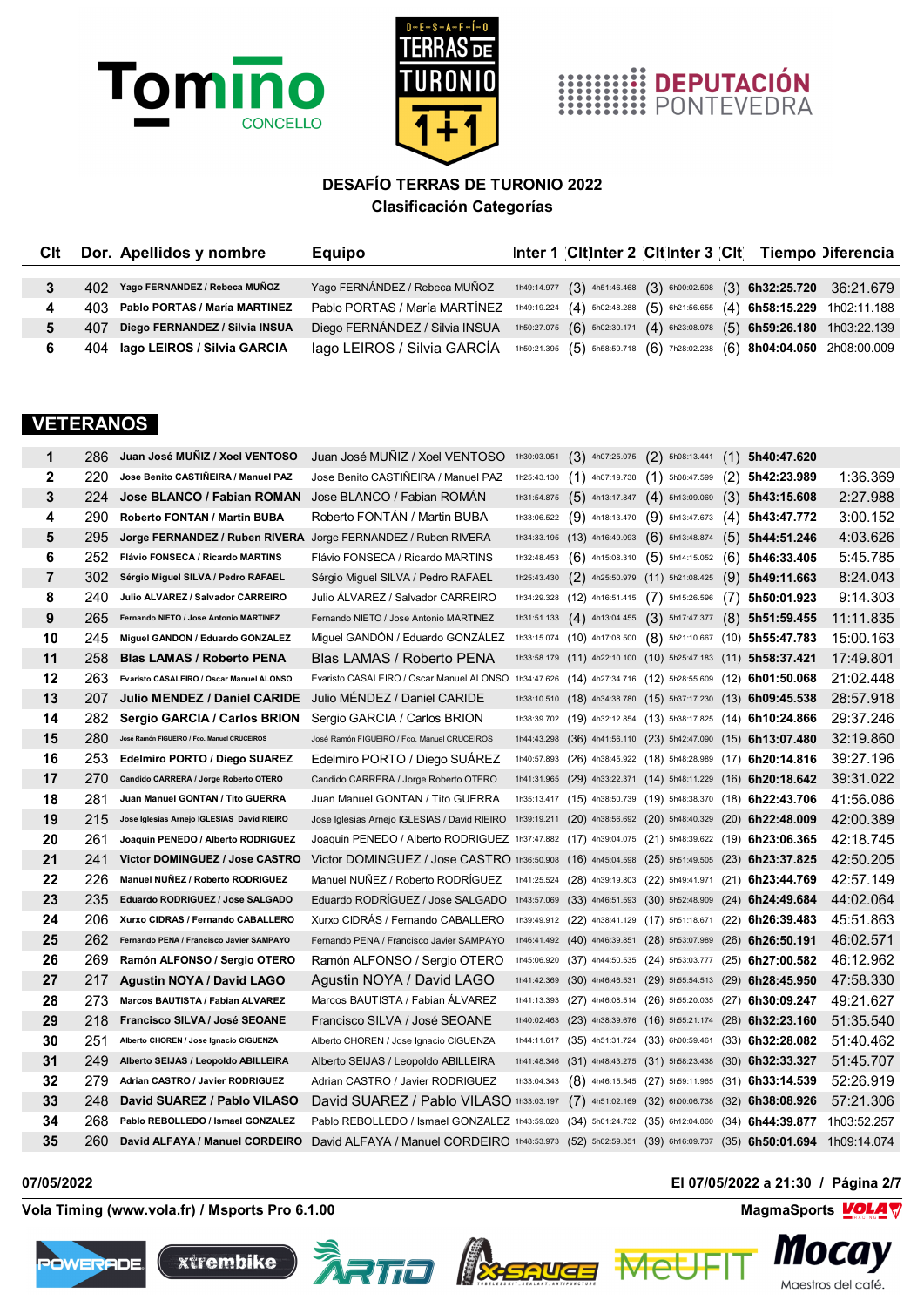



# EN DEPUTACIÓN

## **DESAFÍO TERRAS DE TURONIO 2022 Clasificación Categorías**

| Clt |     | Dor. Apellidos y nombre                                                                 | <b>Equipo</b>                                                                                                                              |                  | Inter 1 Cit Inter 2 Cit Inter 3 Cit Tiempo Diferencia                                   |                                                                      |  |                                                                                         |
|-----|-----|-----------------------------------------------------------------------------------------|--------------------------------------------------------------------------------------------------------------------------------------------|------------------|-----------------------------------------------------------------------------------------|----------------------------------------------------------------------|--|-----------------------------------------------------------------------------------------|
| 36  | 221 | Iván DOMINGUEZ / José Antonio BASTOS Iván DOMÍNGUEZ / José Antonio BASTOS               |                                                                                                                                            |                  | $1h48:57.553$ (53) $5h02:25.624$ (37) $6h20:38.098$ (36) <b>6h54:47.821</b> 1h14:00.201 |                                                                      |  |                                                                                         |
| 37  | 303 |                                                                                         | Fernando CESAR / Arturo CASTRO Fernando CÉSAR-MÍGUEZ / Arturo CASTRO                                                                       |                  | 1h46:42.749 (41) 5h01:43.107 (36) 6h22:07.936 (37) 6h58:12.667 1h17:25.047              |                                                                      |  |                                                                                         |
| 38  | 223 | Jose Manuel PEREIRO / Rogelio Manuel VALDES Jose Manuel PEREIRO / Rogelio Manuel VALDES |                                                                                                                                            | 1h45:20.619 (38) |                                                                                         |                                                                      |  | $6h22:30.576$ (38) 6h58:13.809 1h17:26.189                                              |
| 39  | 267 | Roberto LOPEZ / Ruben RAIMUNDEZ                                                         | Roberto LOPEZ / Ruben RAIMUNDEZ                                                                                                            |                  | 1h48:38.855 (49) 5h10:11.761 (43) 6h23:22.458 (40) 6h58:21.440 1h17:33.820              |                                                                      |  |                                                                                         |
| 40  | 278 | Roberto RAMALLO / Oscar LOJO                                                            | Roberto RAMALLO / Oscar LOJO                                                                                                               |                  |                                                                                         |                                                                      |  | 2h13:28.495 (85) 5h19:50.092 (47) 6h28:02.675 (44) 7h00:52.302 1h20:04.682              |
| 41  | 257 | <b>Martin RUDINO / Oscar LOPEZ</b>                                                      | Martin RUDINO / Oscar LOPEZ 1h52:24.599 (61) 5h07:39.342 (41) 6h24:33.990 (41) 7h00:58.115 1h20:10.495                                     |                  |                                                                                         |                                                                      |  |                                                                                         |
| 42  | 284 | Tomás Luis QUINTEIRO / Francisco Javier CEREZO                                          | Tomás Luis QUINTEIRO / Francisco Javier CEREZO                                                                                             |                  | 1h47:07.997 (43) 5h21:50.518 (51) 6h30:31.857 (46) 7h02:56.597 1h22:08.977              |                                                                      |  |                                                                                         |
| 43  | 274 |                                                                                         | Fernando TARRIO / Gonzalo CASAL Fernando TARRIO / Gonzalo CASAL 1h42:10.956 (32) 5h07:36.037 (40) 6h27:02.439 (43) 7h03:10.101 1h22:22.481 |                  |                                                                                         |                                                                      |  |                                                                                         |
| 44  | 228 |                                                                                         | Alberto Carlos PEREZ / David ROLLANO Alberto Carlos PEREZ / David ROLLANO 1h52:26.701 (62)                                                 |                  |                                                                                         |                                                                      |  | 6h22:31.428 (39) 7h03:19.301 1h22:31.681                                                |
| 45  | 250 |                                                                                         | José Manuel ARAUJO / Marcos PAZ José Manuel ARAUJO / Marcos PAZ 1h47:47.473 (46) 5h02:32.959 (38) 6h25:47.612 (42) 7h03:22.913 1h22:35.293 |                  |                                                                                         |                                                                      |  |                                                                                         |
| 46  | 227 | José Ramón VILLAMEDIANA / Jorge FIGUEIRAS                                               | José Ramón VILLAMEDIANA / Jorge FIGUEIRAS                                                                                                  |                  |                                                                                         |                                                                      |  | 1h40:44.767 (25) 5h19:52.815 (48) 6h36:26.550 (48) <b>7h10:36.486</b> 1h29:48.866       |
| 47  | 287 | <b>Efren SESTAYO / Daniel PEREZ</b> Efren SESTAYO / Daniel PEREZ                        |                                                                                                                                            |                  | 1h50:23.797 (59) 5h10:05.362 (42) 6h30:32.961 (47) 7h12:34.136 1h31:46.516              |                                                                      |  |                                                                                         |
| 48  | 213 | Joao Alberto MORAIS / Samuel COSTA                                                      | Joao Alberto MORAIS / Samuel COSTA                                                                                                         |                  |                                                                                         |                                                                      |  | 1h47:11.082 (45) 5h25:08.710 (55) 6h41:00.963 (51) 7h12:52.133 1h32:04.513              |
| 49  | 283 | Oscar TABOADA / David LUSQUIÑOS                                                         | Oscar TABOADA / David LUSQUIÑOS                                                                                                            |                  | 1h47:08.177 (44) 5h10:17.338 (44) 6h28:33.397 (45) 7h13:07.077 1h32:19.457              |                                                                      |  |                                                                                         |
| 50  | 277 | Juan Manuel SAMPEDRO / Antonio VAZQUEZ                                                  | Juan Manuel SAMPEDRO / Antonio VAZQUEZ 1h54:04.400 (65) 5h21:18.408 (50) 6h38:31.190 (50) 7h14:50.012 1h34:02.392                          |                  |                                                                                         |                                                                      |  |                                                                                         |
| 51  | 205 | Javier FERNANDEZ / Sergio GONZALEZ                                                      | Javier FERNANDEZ / Sergio GONZALEZ 1h56:08.730 (69) 5h26:58.071 (56) 6h42:46.865 (55) 7h16:01.295 1h35:13.675                              |                  |                                                                                         |                                                                      |  |                                                                                         |
| 52  | 202 | David MARONO / Pablo LINARES                                                            | David MARONO / Pablo LINARES                                                                                                               |                  | $1h45:44.582$ (39) $5h10:26.409$ (45) $6h44:29.442$ (58) <b>7h16:39.933</b> 1h35:52.313 |                                                                      |  |                                                                                         |
| 53  | 219 | Ramón MELLA / Xosé HERVES                                                               | Ramón MELLA / Xosé HERVÉS                                                                                                                  |                  | 1h56:57.440 (71) 5h22:03.783 (54) 6h42:26.036 (54) 7h16:52.744 1h36:05.124              |                                                                      |  |                                                                                         |
| 54  | 236 | Jose GARCIA / Sergio MOURE                                                              | Jose GARCIA / Sergio MOURE 1h49:32.757 (54) 5h20:02.726 (49) 6h42:03.524 (52) 7h17:57.012 1h37:09.392                                      |                  |                                                                                         |                                                                      |  |                                                                                         |
| 55  | 255 | Roberto CASTRO / Bruno MERA                                                             | Roberto CASTRO / Bruno MERA                                                                                                                |                  | 1h48:50.728 (50) 5h19:25.272 (46) 6h42:04.744 (53) 7h17:58.184 1h37:10.564              |                                                                      |  |                                                                                         |
| 56  | 293 | Javier BAULDE / Manuel DEANO                                                            | Javier BAULDE / Manuel DEANO                                                                                                               |                  | 1h55:33.610 (67) 5h27:02.408 (57) 6h44:20.279 (56) 7h19:02.189 1h38:14.569              |                                                                      |  |                                                                                         |
| 57  | 289 | Andres VILLAVERDE / Manuel SESTAYO                                                      | Andres VILLAVERDE / Manuel SESTAYO                                                                                                         |                  | 1h40:18.585 (24) 4h51:34.162 (34) 6h37:21.031 (49) 7h19:37.365 1h38:49.745              |                                                                      |  |                                                                                         |
| 58  | 256 | Luis Miguel THOMAS / Antonio DACOSTA Luis Miguel THOMAS / Antonio DACOSTA               |                                                                                                                                            |                  |                                                                                         |                                                                      |  | 1h55:12.664 (66) 5h31:28.946 (60) 6h44:30.270 (59) <b>7h22:42.007</b> 1h41:54.387       |
| 59  | 246 |                                                                                         | Santi LORENZO / Jose Antonio DEL Santi LORENZO / Jose Antonio DEL RIO 1h48:51.747                                                          |                  |                                                                                         | $(51)$ 5h21:52.604 $(52)$ 6h44:28.621 $(57)$ 7h22:45.527 1h41:57.907 |  |                                                                                         |
| 60  | 266 | Esteban URRUTIA / Angel PAIS                                                            | Esteban URRUTIA / Angel PAIS                                                                                                               |                  |                                                                                         |                                                                      |  | 1h49:37.778 (55) 5h31:37.993 (61) 6h49:56.967 (60) 7h28:19.576 1h47:31.956              |
| 61  | 201 | Luis Miguel CADAVID / Senen BLANCO                                                      | Luis Miguel CADAVID / Senen BLANCO                                                                                                         |                  | 1h47:07.174 (42) 5h31:20.297 (59) 7h01:36.630 (63) 7h37:30.608 1h56:42.988              |                                                                      |  |                                                                                         |
| 62  | 238 | Oscar FERNANDEZ / Salvador TIAGO                                                        | Oscar FERNANDEZ / Salvador TIAGO                                                                                                           | 1h52:40.496      |                                                                                         |                                                                      |  | (63) 5h33:08.417 (62) 7h01:37.661 (64) 7h37:47.017 1h56:59.397                          |
| 63  | 247 | Juan Antonio TRONCOSO / Santiago DAVILA                                                 | Juan Antonio TRONCOSO / Santiago DAVILA                                                                                                    |                  | 1h50:17.836 (57) 5h40:34.796 (65) 7h02:26.912 (65) 7h38:21.116 1h57:33.496              |                                                                      |  |                                                                                         |
| 64  | 203 | David PAZOS / Cesar FANDINO                                                             | David PAZOS / Cesar FANDINO                                                                                                                | 1h49:50.638      |                                                                                         |                                                                      |  | $(56)$ 5h30:56.507 $(58)$ 7h02:48.603 $(66)$ 7h40:05.293 1h59:17.673                    |
| 65  | 233 | Jorge L. FERNANDEZ / Manuel FERNANDEZ                                                   | Jorge L. FERNÁNDEZ / Manuel FERNÁNDEZ                                                                                                      |                  | 1h48:05.195 (48) 5h35:59.047 (63) 7h00:27.242 (61) 7h41:35.743 2h00:48.123              |                                                                      |  |                                                                                         |
| 66  | 259 | Daniel RODRIGUEZ / Alberto TAIN                                                         | Daniel RODRIGUEZ / Alberto TAIN                                                                                                            |                  |                                                                                         |                                                                      |  | $1h48:03.521$ (47) $5h36:01.578$ (64) $7h01:35.363$ (62) <b>7h41:38.654</b> 2h00:51.034 |
| 67  | 208 | Joaquín Ignacio SUAREZ / Marcos COMESAÑA                                                | Joaquín Ignacio SUÁREZ / Marcos COMESAÑA                                                                                                   | 2h00:08.925      |                                                                                         | (76) 5h45:50.297 (67) 7h16:07.319 (67) 7h53:01.255 2h12:13.635       |  |                                                                                         |
| 68  | 225 | David CASALDERREY / Jose Antonio LAFUENTE David CASALDERREY / Jose Antonio LAFUENTE     |                                                                                                                                            |                  | 1h59:14.993 (75) 5h52:15.833 (69) 7h18:41.895 (68) 7h58:13.635 2h17:26.015              |                                                                      |  |                                                                                         |
| 69  | 285 | Ricardo PEREZ / José María LOSADA                                                       | Ricardo PÉREZ / José María LOSADA                                                                                                          |                  | 1h50:23.676 (58) 5h21:56.986 (53) 7h25:25.627 (72) 8h01:32.131 2h20:44.511              |                                                                      |  |                                                                                         |
| 70  | 230 | Jorge RODRIGUEZ / Claudio Henrique TORRES                                               | Jorge RODRIGUEZ / Claudio Henrique TORRES                                                                                                  |                  |                                                                                         |                                                                      |  | 1h57:18.321 (73) 5h55:04.625 (70) 7h19:41.617 (69) 8h01:47.706 2h21:00.086              |
| 71  | 239 | Gonzalo GARCIA / Diego MARTINEZ Gonzalo GARCÍA / Diego MARTINEZ                         |                                                                                                                                            |                  | 1h56:28.958 (70) 5h55:20.830 (71) 7h21:29.307 (70) 8h03:43.322 2h22:55.702              |                                                                      |  |                                                                                         |
| 72  | 243 | Roberto MIRANDA / Bernabé CLARO                                                         | Roberto MIRANDA / Bernabé CLARO                                                                                                            |                  |                                                                                         |                                                                      |  | 1h50:25.518 (60) 5h45:36.633 (66) 7h21:30.882 (71) 8h07:12.827 2h26:25.207              |
| 73  | 204 | Oscar HORTAS / Miguel AMADOR                                                            | Oscar HORTAS / Miguel AMADOR                                                                                                               | 1h39:27.295 (21) |                                                                                         |                                                                      |  | 7h29:46.392 (73) 8h09:30.470 2h28:42.850                                                |
| 74  | 209 | Xoán Carlos VILAN / Roi SIMON Xoán Carlos VILÁN / Roi SIMÓN                             |                                                                                                                                            |                  | 1h53:45.068 (64) 5h51:39.598 (68) 7h36:43.306 (75) 8h23:28.273 2h42:40.653              |                                                                      |  |                                                                                         |
| 75  | 212 | Pepe ALVAR / Fco. Javier ALONSO                                                         | Pepe ALVAR / Fco. Javier ALONSO                                                                                                            |                  | 2h04:43.151 (80) 6h01:38.068 (72) 7h36:39.458 (74) 8h23:32.381 2h42:44.761              |                                                                      |  |                                                                                         |
| 76  | 232 | Gerardo LAREU / Julio RUBIO                                                             | Gerardo LAREU / Julio RUBIO                                                                                                                |                  |                                                                                         |                                                                      |  | 2h02:53.129 (79) 6h12:38.366 (73) 8h12:32.975 (77) 8h50:34.987 3h09:47.367              |
| 77  | 272 | Manuel BALIRAC / Pablo AGUIAR                                                           | Manuel BALIRAC / Pablo AGUIAR                                                                                                              |                  | 1h55:36.704 (68) 6h25:43.007 (74) 8h11:37.626 (76) 8h51:18.407 3h10:30.787              |                                                                      |  |                                                                                         |
| 78  |     | 234 Ruben LOPEZ / Pablo DIAZ Ruben LOPEZ / Pablo DIAZ                                   |                                                                                                                                            |                  |                                                                                         |                                                                      |  | 2h02:51.949 (78) 6h36:15.783 (79) 8h12:36.850 (78) 8h56:54.503 3h16:06.883              |

**Vola Timing (www.vola.fr) / Msports Pro 6.1.00 MagmaSports MagmaSports MagmaSports MagmaSports MagmaSports MagmaSports MagmaSports MagmaSports MagmaSports MagmaSports MagmaSports MagmaSports Mag** 









**07/05/2022 El 07/05/2022 a 21:30 / Página 3/7**

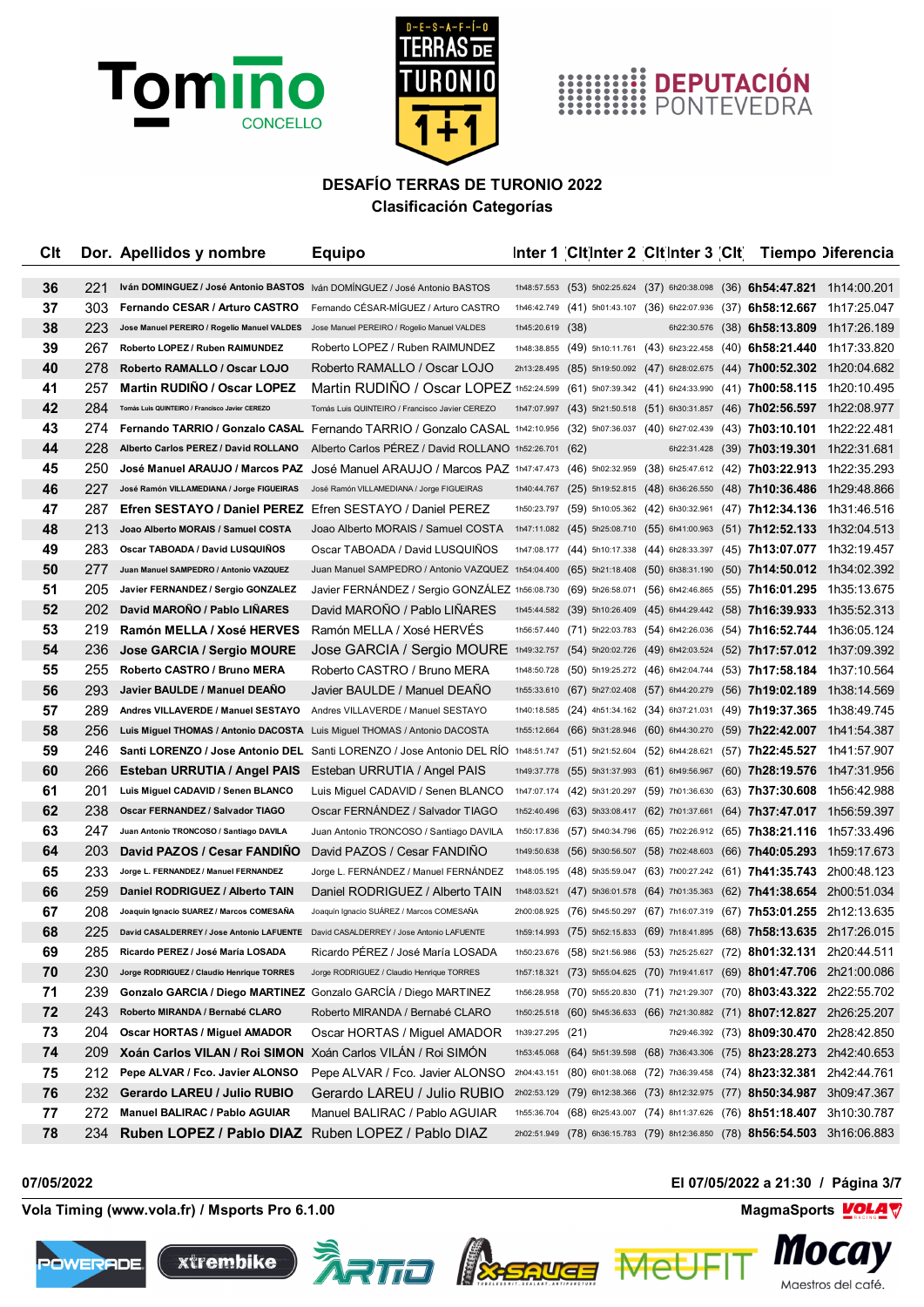





| Clt | Dor. Apellidos y nombre                    | <b>Equipo</b>                                                                                                                            |  |  | Inter 1 Citinter 2 Citinter 3 Cit Tiempo Diferencia                        |
|-----|--------------------------------------------|------------------------------------------------------------------------------------------------------------------------------------------|--|--|----------------------------------------------------------------------------|
|     |                                            |                                                                                                                                          |  |  |                                                                            |
| 79  | 275 Pablo EXPOSITO / Adrian FREIRIA        | Pablo EXPOSITO / Adrian FREIRIA                                                                                                          |  |  | 2h08:24.225 (82) 6h30:21.352 (76) 8h19:04.046 (81) 8h57:45.946 3h16:58.326 |
| 80  | 231 Olegario SOTO / Jesus REY              | Olegario SOTO / Jesus REY                                                                                                                |  |  | 2h06:24.281 (81) 6h36:13.322 (78) 8h18:13.995 (80) 9h00:01.855 3h19:14.235 |
| 81  | 216 Gabriel FERNANDEZ / Manuel Uxío BLANCO | Gabriel FERNÁNDEZ / Manuel Uxío BLANCO                                                                                                   |  |  | 1h57:37.885 (74) 6h28:06.115 (75) 8h20:37.140 (82) 9h00:12.874 3h19:25.254 |
| 82  | 229.                                       | Pablo VARELA / Diego RODRIGUEZ Pablo VARELA / Diego RODRÍGUEZ 2h08:54.096 (83) 6h34:06.216 (77) 8h18:08.045 (79) 9h04:19.539 3h23:31.919 |  |  |                                                                            |

#### **CENTENARIOS**

|    | 108.             | Jose Manuel COMESAÑA / Javier ABALDE                            | Jose Manuel COMESAÑA / Javier ABALDE                                                                                             | 1h34:41.865 |                   | $(3)$ 4h14:58.607 $(1)$ 5h08:50.749 $(1)$             |     | 5h39:35.412                                                                |             |
|----|------------------|-----------------------------------------------------------------|----------------------------------------------------------------------------------------------------------------------------------|-------------|-------------------|-------------------------------------------------------|-----|----------------------------------------------------------------------------|-------------|
| 2  | 109              | Jorge Manuel ARAUJO / José Joaquim PACHECO                      | Jorge Manuel ARAÚJO / José Joaquim PACHECO                                                                                       | 1h32:28.917 | $(1)$ 4h15:05.357 | $(2)$ 5h15:15.578                                     | (2) | 5h48:26.725                                                                | 8:51.313    |
| 3  |                  | 116 Oscar CRUZ / José Manuel BLANCO                             | Oscar CRUZ / José Manuel BLANCO                                                                                                  | 1h33:16.155 |                   | $(2)$ 4h25:08.462 $(3)$ 5h30:29.473                   |     | $(3)$ 6h04:35.880                                                          | 25:00.468   |
| 4  | 112              | Jose Ramon LOPEZ / Marcos GARCIA                                | Jose Ramon LOPEZ / Marcos GARCIA                                                                                                 | 1h40:20.283 | $(6)$ 4h32:10.933 | $(5)$ 5h35:56.148                                     |     | $(4)$ 6h09:01.144                                                          | 29:25.732   |
| 5  | 107              | Victor Manuel UCHA / Oscar Javier GUTIERREZ                     | Víctor Manuel UCHA / Oscar Javier GUTIERREZ                                                                                      | 1h38:11.328 |                   | $(5)$ 4h29:39.525 $(4)$ 5h38:47.525                   |     | $(5)$ 6h13:01.135                                                          | 33:25.723   |
| 6  | 119              | Antonio NUÑEZ / Gonzalo SESTELO                                 | Antonio NUÑEZ / Gonzalo SESTELO 1h35:15.945                                                                                      |             | $(4)$ 4h38:33.254 | $(6)$ 5h46:29.537                                     |     | $(6)$ 6h22:27.848                                                          | 42:52.436   |
| 7  | 115              | Ernesto RUEDA / Fernando FANDIÑO                                | Ernesto RUEDA / Fernando FANDIÑO                                                                                                 | 1h44:01.253 | $(8)$ 4h46:25.717 | $(7)$ 5h51:37.795                                     |     | $(7)$ 6h23:40.914                                                          | 44:05.502   |
| 8  | 117              | Xoán POMBO / Francisco Javier MARTINEZ                          | Xoán POMBO / Francisco Javier MARTÍNEZ                                                                                           | 1h42:38.727 |                   | $(7)$ 4h51:28.383 $(8)$ 6h00:24.138 $(8)$ 6h34:24.981 |     |                                                                            | 54:49.569   |
| 9  | 123 <sub>1</sub> | Ricardo LOPEZ / Marcial FERNANDEZ                               | Ricardo LOPEZ / Marcial FERNANDEZ                                                                                                | 1h50:24.602 |                   | $(9)$ 5h07:47.990 $(9)$ 6h23:06.897                   |     | $(9)$ 7h01:57.555 1h22:22.143                                              |             |
| 10 | 121              | Jose Domingo MARTINEZ / Ramón SANTOS                            | Jose Domingo MARTINEZ / Ramón SANTOS                                                                                             |             |                   |                                                       |     | 1h53:48.127 (11) 5h25:06.787 (10) 6h46:34.642 (10) 7h26:00.335             | 1h46:24.923 |
| 11 | 104              | Carlos CARREIRO / Alejandro HERNANDEZ                           | Carlos CARREIRO / Alejandro HERNANDEZ                                                                                            |             |                   |                                                       |     | 2h10:09.308 (13) 5h36:16.055 (11) 6h49:55.676 (11) 7h29:19.683             | 1h49:44.271 |
| 12 | 120              | Juan Carlos REY / Eduardo LORENZO                               | Juan Carlos REY / Eduardo LORENZO                                                                                                |             |                   |                                                       |     | 1h54:20.584 (12) 6h02:05.819 (12) 7h23:46.501 (12) 8h02:30.316 2h22:54.904 |             |
| 13 | 106.             | Jesus PASTORIZA / Jorge EUGENIO Jesus PASTORIZA / Jorge EUGENIO |                                                                                                                                  |             |                   |                                                       |     | 2h11:00.124 (14) 6h17:04.389 (14) 8h00:06.163 (13) 8h48:14.869 3h08:39.457 |             |
| 14 | 122.             |                                                                 | Xaquin RODRIGUEZ / Francisco GIL Xaquin RODRIGUEZ / Francisco GIL 1h51:59.606 (10) 6h10:16.589 (13) 8h08:28.323 (14) 8h49:08.408 |             |                   |                                                       |     |                                                                            | 3h09:32.996 |

#### **INDIVIDUAL FEM**

|                | 1058 CASAL ROSALES Nazaret LOURIÑA CYCLING TEAM, C. 1h52:05.703 (1) |                            |                     |  | 3h14:52.094 (1) 3h55:33.998           |  |
|----------------|---------------------------------------------------------------------|----------------------------|---------------------|--|---------------------------------------|--|
|                | 1022 CORBACHO SANTIAGO Rosario                                      | POIO BIKE CLUB             | $2h07:39.187$ $(2)$ |  | 3h40:06.908 (3) 4h18:49.018 23:15.020 |  |
| 3 <sup>1</sup> | 1028 NÚÑEZ FERNÁNDEZ Raquel                                         | SADA, C.C.                 | $2h08:36.556$ $(3)$ |  | 3h40:09.020 (4) 4h18:54.825 23:20.827 |  |
|                | 1061 LOPEZ BALSEIRO Leticia                                         | <b>BICICLISTAS GALEGOS</b> |                     |  | 3h38:32.818 (2) 4h42:10.290 46:36.292 |  |
|                | 1035 LEIROS ALFAYA Maria Del Carmen                                 | MASTER DA LOURIÑA, C.      | $2h19:24.390$ $(4)$ |  | 4h00:22.152 (5) 4h46:15.161 50:41.163 |  |

## **INDIVIDUAL**

|  | 1001 GARCIA DOMINGUEZ Sergio                      | EL PUERTO BWS, C.                             | 1h28:45.507 $(2)$ |  | 2h21:46.883 (1) 2h51:03.192  |           |
|--|---------------------------------------------------|-----------------------------------------------|-------------------|--|------------------------------|-----------|
|  | 1084 SUEIRO RODRÍGUEZ Oscar                       | BICICLETAS CHINQUENA R.T., C. 1h30:19.821 (5) |                   |  | 2h23:43.061 (4) 2h52:27.090  | 1:23.898  |
|  | 1048 VÁZQUEZ MARTÍNEZ Daniel                      | IN SITU, C.C.                                 | 1h30:13.881 $(3)$ |  | 2h23:03.577 (2) 2h52:38.821  | 1:35.629  |
|  | 1069 HERBELLO MARZÁN Berto QUEBICI-MARCISPORT, C. |                                               | 1h30:17.492 $(4)$ |  | 2h23:44.298 (5) 2h52:40.716  | 1:37.524  |
|  | 1017 LEIVA SOUTIÑO Iván                           | OS MOSQUETEIROS, C.C.                         | 1h31:56.218 $(8)$ |  | 2h30:09.156 (7) 3h00:12.621  | 9:09.429  |
|  | 1094 GÓMEZ NANDE Diego                            | CICLISMO OIENSE, A. R.                        | 1h31:00.835 $(7)$ |  | 2h27:51.585 (6) 3h00:12.821  | 9:09.629  |
|  | 1087 SILVA Hugo                                   | POIO BIKE CLUB                                | 1h32:54.584 (12)  |  | 2h32:01.131 (10) 3h02:29.789 | 11:26.597 |

**Vola Timing (www.vola.fr) / Msports Pro 6.1.00 MagmaSports MagmaSports MagmaSports MagmaSports MagmaSports MagmaSports MagmaSports MagmaSports MagmaSports MagmaSports MagmaSports MagmaSports Mag** 









**07/05/2022 El 07/05/2022 a 21:30 / Página 4/7**



*III*ULU*J* Maestros del café.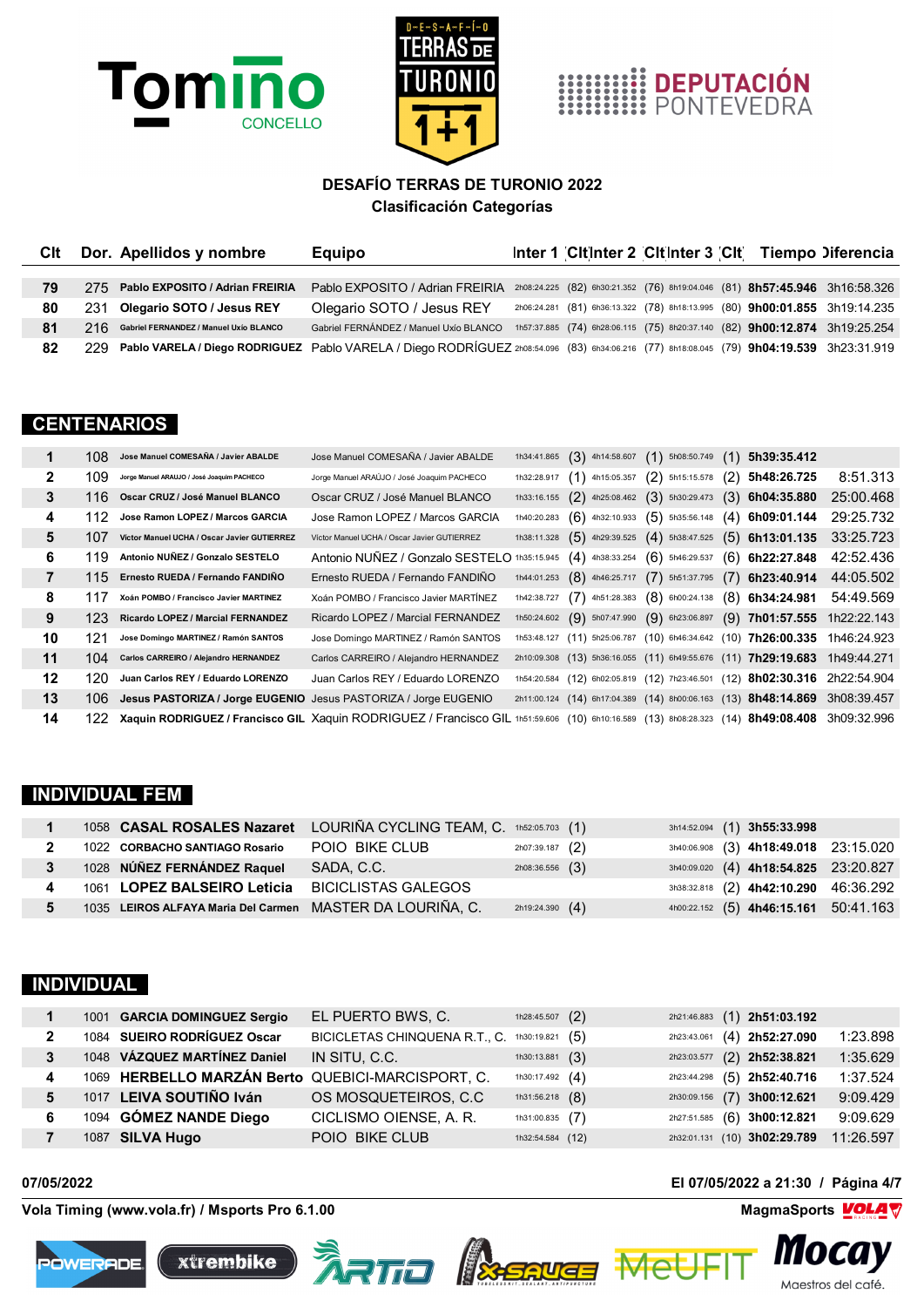





| Clt    |      | Dor. Apellidos y nombre                        | <b>Equipo</b>                              |                  | Inter 1 Cit Inter 2 Cit Inter 3 Cit Tiempo Diferencia |                            |                                        |                                          |
|--------|------|------------------------------------------------|--------------------------------------------|------------------|-------------------------------------------------------|----------------------------|----------------------------------------|------------------------------------------|
|        | 1089 | <b>GARCÍA MORRONDO Antonio</b>                 | POIO BIKE CLUB                             |                  |                                                       |                            |                                        |                                          |
| 8<br>9 |      | 1101 MUNIZ NIETO Juan Carlos                   | CYCLING TEAM CABAÑAS, C. 1h33:09.284 (13)  | 1h33:14.584 (14) |                                                       | 2h31:59.454<br>2h32:00.239 | $(8)$ 3h02:31.410<br>$(9)$ 3h02:32.853 | 11:28.218<br>11:29.661                   |
| 10     |      | 1082 BARBOSA ALONSO Diego                      | BICI O CON, C.                             | 1h35:23.167 (17) |                                                       |                            | 2h34:32.784 (11) 3h06:42.235           | 15:39.043                                |
| 11     |      | 1016 RODRIGUEZ GONZALEZ Oscar BICI VERDE, C.C. |                                            | 1h32:44.846 (11) |                                                       |                            | 2h34:36.134 (12) 3h06:49.895           | 15:46.703                                |
| 12     |      | 1083 VAZQUEZ FEIJOO Jose Antonio               | <b>BURGAS BIKE TEAM, C.D.</b>              | 1h36:44.069 (20) |                                                       |                            | 2h36:59.821 (13) 3h07:16.135           | 16:12.943                                |
| 13     |      | 1039 OTERO IGLESIAS Carlos                     | TRIATLON VILAGARCIA, C.                    | 1h39:32.805 (24) |                                                       |                            | 2h40:05.610 (18) 3h09:26.408           | 18:23.216                                |
| 14     |      | 1073 IGLESIAS SUEIRO Alejandro                 | CLUB DE MONTAÑA XESTEIRAS                  | 1h32:42.923      | (9)                                                   |                            | 2h37:31.806 (15) 3h09:27.104           | 18:23.912                                |
| 15     |      | 1080 BALO PORTAS Alejandro                     | TOLEMIA BIKE, C.                           | 1h33:57.077 (15) |                                                       |                            | 2h37:09.610 (14) 3h09:31.244           | 18:28.052                                |
| 16     |      | 1030 RUIZ Ruben                                | <b>INDEPENDIENTE</b>                       | 1h32:44.095 (10) |                                                       |                            | 2h37:58.540 (16) 3h09:47.097           | 18:43.905                                |
| 17     |      | 1049 TOMÉ CARREÑO Tony                         | <b>INDEPENDIENTE</b>                       | 1h36:37.599 (19) |                                                       |                            | 2h39:48.307 (17) 3h13:51.506           | 22:48.314                                |
| 18     |      | 1031 RUA RIVEIRO Jorge                         | <b>MASTER MORRAZO</b>                      | 1h40:49.744 (30) |                                                       |                            | 2h44:58.896 (23) 3h15:55.530           | 24:52.338                                |
| 19     | 1007 | <b>RAMA ESTRAMIL Jose Antonio</b>              | MEDIA DUCIA, A.D.                          | 1h35:34.500 (18) |                                                       |                            | 2h40:55.917 (19) 3h16:19.822           | 25:16.630                                |
| 20     |      | 1081 AÑON CEAN Carlos                          | MEDIA DUCIA, A.D.                          | 1h35:22.839 (16) |                                                       |                            | 2h44:04.981 (20) 3h16:46.930           | 25:43.738                                |
| 21     |      | 1076 RODRÍGUEZ RODRÍGUEZ Carlos                | NOSPORTLIMIT                               | 1h39:57.611 (28) |                                                       |                            | 2h44:47.334 (21) 3h17:42.683           | 26:39.491                                |
| 22     |      | 1096 GIRALDEZ GONZÁLEZ Roberto                 |                                            | 1h39:53.927 (26) |                                                       |                            | 2h44:48.133 (22) 3h17:43.844           | 26:40.652                                |
| 23     |      | 1018 ÁLVAREZ RODRÍGUEZ Ángel                   | A FORNA, A.D.                              | 1h41:09.851 (31) |                                                       |                            | 2h46:06.522 (24) 3h17:56.788           | 26:53.596                                |
| 24     |      | 1050 VILLAR MARTÍNEZ Rodrigo                   | XTREMBIKE, C.C.                            | 1h41:31.792 (33) |                                                       |                            | 2h48:19.757 (27) 3h19:27.482           | 28:24.290                                |
| 25     |      | 1071 TOMBO Jorge                               | TEAM CYCLING GALICIA, C.                   | 1h39:09.903 (23) |                                                       |                            | 2h46:47.514 (25) 3h21:20.628           | 30:17.436                                |
| 26     |      | 1078 GARRIGÓS VILLALBA Luis BTT TROTACUMES, C. |                                            | 1h40:43.066 (29) |                                                       |                            | 2h46:56.155 (26) 3h21:20.807           | 30:17.615                                |
| 27     |      | 1070 LAGO RIOS Manuel Alejandro                | XTREMBIKE, C.C.                            | 1h42:45.225 (35) |                                                       |                            | 2h48:52.585 (28) 3h22:35.258           | 31:32.066                                |
| 28     |      | 1098 BARREIRO MOREDA Daniel                    |                                            | 1h39:55.791 (27) |                                                       |                            | 2h51:39.563 (30) 3h25:55.723           | 34:52.531                                |
| 29     |      | 1068 SABARIS Diego                             | CLUB DE MONTAÑA XESTEIRAS                  | 1h42:37.434 (34) |                                                       |                            | 2h51:50.342 (31) 3h25:56.794           | 34:53.602                                |
| 30     |      | 1040 ABUIN Fran                                | POIO BIKE CLUB                             | 1h39:46.484 (25) |                                                       |                            | 2h50:37.130 (29) 3h26:00.684           | 34:57.492                                |
| 31     |      | 1006 TEIJEIRA HERRERO Roberto                  | VAGALUME, C.                               | 1h44:55.827 (36) |                                                       |                            | 2h54:20.134 (33) 3h29:10.337           | 38:07.145                                |
| 32     |      | 1005 ALVAREZ FERNANDEZ Rodrigo                 |                                            | 1h41:25.526 (32) |                                                       |                            | 2h56:08.148 (34) 3h30:37.773           | 39:34.581                                |
| 33     |      | 1043 ARAUJO LAGO Oscar                         | MAIS QUE BICIS, C.C.                       | 1h47:58.636 (41) |                                                       |                            | 3h03:15.846 (41) 3h34:54.476           | 43:51.284                                |
| 34     |      | 1023 CABALEIRO IBARREZ Borja                   | MASTER MORRAZO, C.                         | 1h47:42.491 (40) |                                                       |                            | 3h01:57.661 (39) 3h34:54.561           | 43:51.369                                |
| 35     |      | 1034 CEDEIRA WHITE Karl                        | <b>CC MONFORTE</b>                         | 1h48:44.033 (43) |                                                       |                            | 2h59:47.151 (36) 3h34:54.991           | 43:51.799                                |
| 36     |      | 1013 DIOS CASALDERREY Salvador                 | <b>BIKINEROS</b>                           | 1h46:53.338 (38) |                                                       |                            | 3h01:57.734 (40) 3h34:55.629           | 43:52.437                                |
| 37     |      | 1011 ALVAREZ GOMEZ Nicolas                     | MONTEFERRO BIKE CLUB                       | 1h38:22.131 (21) |                                                       |                            | 2h58:30.709 (35) 3h34:56.953           | 43:53.761                                |
| 38     |      | 1095 SOUTO GÓMEZ Antonio                       |                                            | 1h46:53.731 (39) |                                                       |                            | 3h01:31.513 (37) 3h35:25.573           | 44:22.381                                |
| 39     | 1091 | FERNANDEZ RIVEIRO Francisco J.                 | <b>FOROEMTB</b>                            | 1h38:28.130 (22) |                                                       |                            | 2h52:50.314 (32) 3h36:15.547           | 45:12.355                                |
| 40     |      | 1093 BUGALLO Jose                              |                                            | 1h48:50.727 (44) |                                                       |                            | 3h06:35.227 (43) 3h39:42.035           | 48:38.843                                |
| 41     |      | 1012 LOPEZ MIGUEZ Carlos                       | OS DO MONTE BRAVO, C.C.                    | 1h48:21.672 (42) |                                                       |                            | 3h01:43.094 (38) 3h40:00.826           | 48:57.634                                |
| 42     |      | 1099 GUTIÉRREZ RODRÍGUEZ Roberto               |                                            | 1h51:32.442 (48) |                                                       |                            | 3h05:34.417 (42) 3h46:49.126           | 55:45.934                                |
| 43     |      | 1055 OTERO BLANCO Sergio                       |                                            | 1h51:13.454 (46) |                                                       |                            | 3h14:32.673 (47) 3h51:00.440           | 59:57.248                                |
| 44     |      | 1033 SALGUEIRO RODRIGUEZ Kike                  | <b>MMR BIKES</b>                           | 1h51:23.417 (47) |                                                       |                            |                                        | 3h11:12.283 (45) 3h51:15.020 1h00:11.828 |
| 45     |      | 1010 MARTÍNEZ FERNÁNDEZ Bernardo               | BTT TROTACUMES, C.                         | 1h56:18.139 (55) |                                                       |                            |                                        | 3h11:18.953 (46) 3h51:40.305 1h00:37.113 |
| 46     |      | 1079 PRIETO GONZÁLEZ Angel                     | DE LA FUENTE, C.C.                         | 1h52:09.154 (51) |                                                       |                            |                                        | 3h14:52.021 (49) 3h55:36.194 1h04:33.002 |
| 47     |      | 1088 MARRA BOLAÑO José Antonio LETHES, C.C.    |                                            | 53:41.667(1)     |                                                       |                            |                                        | 3h56:23.202 1h05:20.010                  |
| 48     |      | 1059 ESTEVES DACOSTA Dani                      |                                            | 1h48:54.681 (45) |                                                       |                            |                                        | 3h10:48.552 (44) 4h00:52.318 1h09:49.126 |
| 49     |      | 1004 FREITAS Luis Miguel                       | SAERTEX PORTUGAL EDAETECH 1h52:39.356 (52) |                  |                                                       |                            |                                        | 3h16:17.542 (50) 4h01:08.458 1h10:05.266 |
| 50     |      | 1032 GRELA CASAL Manuel                        |                                            | 2h04:14.026 (61) |                                                       |                            |                                        | 3h26:39.327 (52) 4h04:37.496 1h13:34.304 |

**ÀRTIO** A<del>SSAVEE</del>

**Vola Timing (www.vola.fr) / Msports Pro 6.1.00 MagmaSports MagmaSports MagmaSports MagmaSports MagmaSports MagmaSports MagmaSports MagmaSports MagmaSports MagmaSports MagmaSports MagmaSports Magm** 

xtrembike







Maestros del café.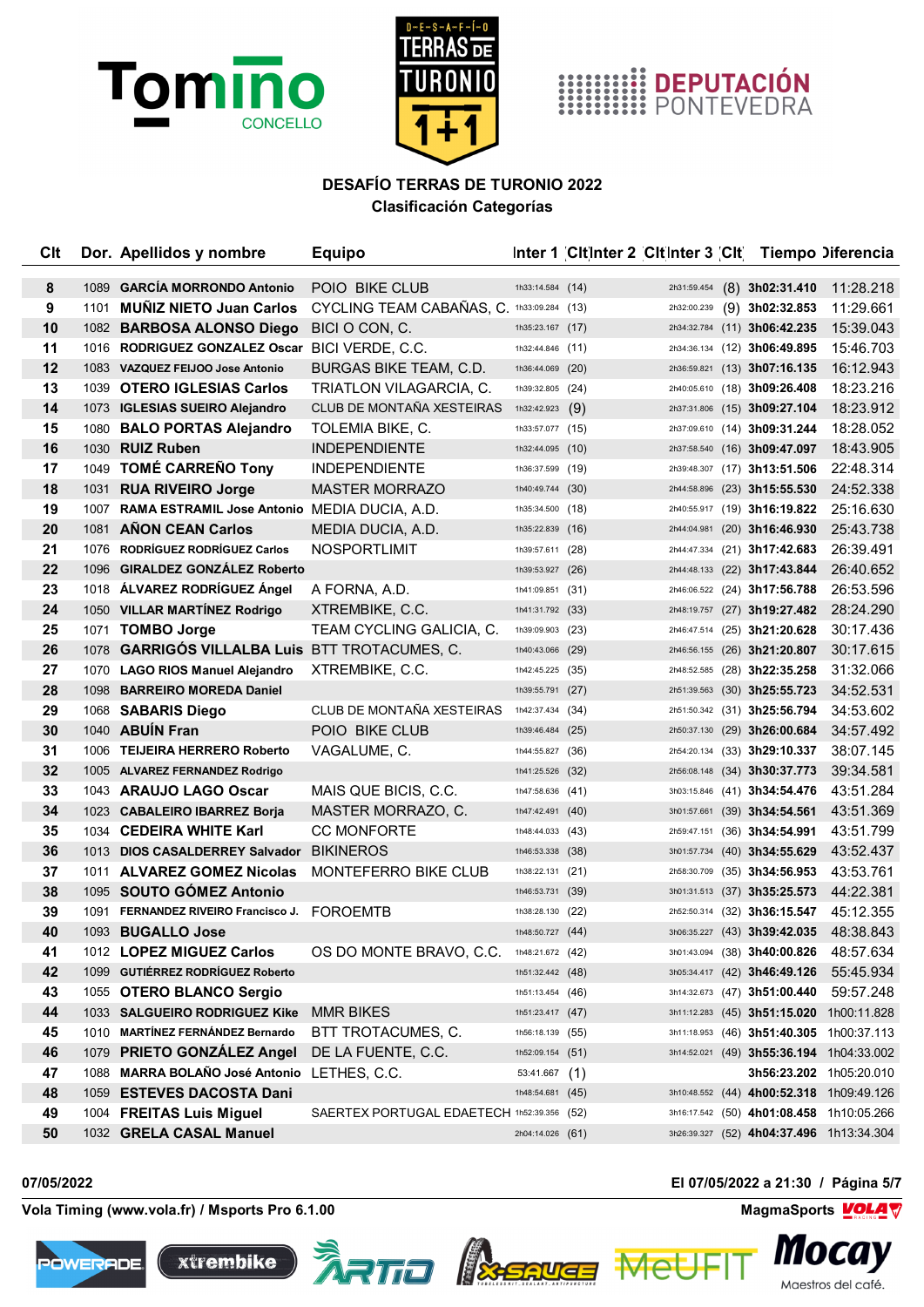



## **HIMMINE DEPUTACIÓN**<br>**HIMMINE PONTEVEDRA**

## **DESAFÍO TERRAS DE TURONIO 2022 Clasificación Categorías**

| Clt |      | Dor. Apellidos y nombre                            | <b>Equipo</b>             |                  | Inter 1 Cit Inter 2 Cit Inter 3 Cit Tiempo Diferencia |             |                                          |                                          |
|-----|------|----------------------------------------------------|---------------------------|------------------|-------------------------------------------------------|-------------|------------------------------------------|------------------------------------------|
|     |      |                                                    |                           |                  |                                                       |             |                                          |                                          |
| 51  |      | 1047 MIRANDA Jose                                  | <b>NFB</b>                | 1h52:07.274 (50) |                                                       |             |                                          | 3h27:58.247 (56) 4h08:15.953 1h17:12.761 |
| 52  |      | 1042 FONTÁN FERNÁNDEZ Juan                         |                           | 1h57:57.458 (57) |                                                       |             | 3h27:52.673 (53) 4h08:16.290 1h17:13.098 |                                          |
| 53  |      | 1026 HERMIDA ARIS Martin                           |                           | 1h56:16.486 (54) |                                                       |             | 3h27:53.739 (54) 4h08:17.045 1h17:13.853 |                                          |
| 54  |      | 1072 FADEL HAMIDA Moha                             | CLUB DE MONTAÑA XESTEIRAS | 1h44:56.476 (37) |                                                       |             | 3h24:51.784 (51) 4h08:20.467 1h17:17.275 |                                          |
| 55  |      | 1041 RODRIGUEZ LORENZO Pablo                       | $N$ F B                   | 1h52:06.883 (49) |                                                       |             | 3h27:54.980 (55) 4h08:22.686 1h17:19.494 |                                          |
| 56  |      | 1057 TESTERA LLAMAZARES Luis                       | BICI VERDE, C.C.          | 2h11:07.181 (70) |                                                       | 3h32:05.036 | (58) 4h08:47.233 1h17:44.041             |                                          |
| 57  |      | 1064 GROBAS GONZALEZ Guillermo BTTEROS PARRANDEROS |                           | 2h00:57.375 (58) |                                                       |             | 3h29:48.088 (57) 4h09:27.750 1h18:24.558 |                                          |
| 58  |      | 1045 PEREIRA GARCÍA Santiago                       | <b>INDEPENDIENTE</b>      |                  |                                                       | 2h23:36.308 | (3) 4h13:22.531 1h22:19.339              |                                          |
| 59  |      | 1056 DIZ GOMEZ Jesús                               |                           | 1h52:58.474 (53) |                                                       |             | 3h14:46.173 (48) 4h13:23.530 1h22:20.338 |                                          |
| 60  | 1025 | <b>ENTENZA GIRALDEZ Juan XTREMBIKE, C.C.</b>       |                           | 2h01:14.630 (60) |                                                       |             | 3h38:19.097 (59) 4h16:16.639 1h25:13.447 |                                          |
| 61  | 1027 | RODRÍGUEZ YÁÑEZ Pablo                              | SADA, C.C.                | 2h08:21.088 (64) |                                                       |             | 3h40:07.277 (61) 4h18:54.660 1h27:51.468 |                                          |
| 62  | 1021 | <b>CORBACHO MARTINEZ Miguel Angel</b>              | POIO BIKE CLUB            | 2h07:54.139 (63) |                                                       |             | 3h40:09.161 (62) 4h22:26.373 1h31:23.181 |                                          |
| 63  |      | 1090 RODRÍGUEZ OLIVEIRA Jorge                      | ARAGONTA, C.C.            | 2h01:08.043 (59) |                                                       | 3h51:23.779 | (63) 4h30:50.931 1h39:47.739             |                                          |
| 64  |      | 1024 CARBALLEIRA VÁZQUEZ Gustavo                   | TEIS, C.C.                | 2h10:57.412 (68) |                                                       |             | 3h51:51.120 (64) 4h31:48.870 1h40:45.678 |                                          |
| 65  |      | 1052 OLIVEIRA RIEGO Santiago                       |                           | 2h11:38.603 (73) |                                                       |             | 3h53:05.183 (67) 4h35:00.046 1h43:56.854 |                                          |
| 66  |      | 1062 GIRÁLDEZ FERNÁNDEZ Sergio IN SITU, C.C.       |                           | 2h11:22.271 (71) |                                                       | 3h52:57.755 | (66) 4h35:01.186 1h43:57.994             |                                          |
| 67  |      | 1053 MARTÍNEZ PEREIRA Guillermo                    |                           | 2h11:51.497 (74) |                                                       |             | 3h53:08.547 (68) 4h35:03.114 1h43:59.922 |                                          |
| 68  |      | 1051 OLIVEIRA RIEGO Jose                           |                           | 2h11:01.563 (69) |                                                       |             | 3h52:54.523 (65) 4h35:03.907 1h44:00.715 |                                          |
| 69  |      | 1085 RIVAS SEBE José Carlos                        | BICI VERDE, C.C.          | 2h11:27.874 (72) |                                                       | 3h53:15.284 | (69) 4h35:04.748 1h44:01.556             |                                          |
| 70  | 1066 | <b>PEREZ VIDAL Julio Cesar</b>                     | <b>CCB</b>                | 1h56:37.786 (56) |                                                       | 3h54:16.998 | (70) 4h38:48.942 1h47:45.750             |                                          |
| 71  |      | 1065 VAZQUEZ CANEDO Juan                           |                           | 2h08:45.557 (67) |                                                       |             | 3h54:17.816 (71) 4h38:57.611 1h47:54.419 |                                          |
| 72  |      | 1074 PEIXOTO TORRES Joao Paulo                     |                           | 2h08:31.117 (65) |                                                       |             | 3h59:40.547 (73) 4h41:18.043 1h50:14.851 |                                          |
| 73  |      | 1075 PEIXOTO TORRES Luís Pedro                     |                           | 2h08:35.408 (66) |                                                       |             | 3h59:43.368 (74) 4h41:19.204 1h50:16.012 |                                          |
| 74  |      | 1092 FEAL Roberto                                  |                           | 2h19:12.158 (75) |                                                       |             | 3h56:28.502 (72) 4h42:05.129 1h51:01.937 |                                          |
| 75  |      | 1060 LOPEZ AIRES Roberto                           | BICICLISTAS GALEGOS, A.D. |                  |                                                       |             |                                          | 3h38:31.617 (60) 4h42:08.203 1h51:05.011 |
| 76  |      | 1036 CHAMORRO REFOJOS Jose Manuel                  | MASTER DA LOURIÑA, C.     | 2h19:19.130 (76) |                                                       |             | 4h00:16.650 (76) 4h46:15.160 1h55:11.968 |                                          |
| 77  |      | 1019 ARTOS ABALDE Jose Carlos                      | RIAS BAIXAS, C.C.         | 2h19:33.172 (77) |                                                       |             | 4h00:23.829 (77) 4h46:30.915 1h55:27.723 |                                          |
| 78  |      | 1020 LOPEZ MORAL Alfredo                           | RIAS BAIXAS, C.C.         | 2h20:05.160 (78) |                                                       |             | 4h00:15.968 (75) 4h46:43.783 1h55:40.591 |                                          |
| 79  |      | 1014 REDONDO SOBRAL David                          |                           | 2h24:04.147 (79) |                                                       |             | 4h19:12.618 (78) 5h09:28.756 2h18:25.564 |                                          |

#### **DSQ**

|    |      | 1046 GUTIERREZ HERNANDEZ Claudia                        | XTREMBIKE, C.C.                                  | 2h24:41.668 (19)  |                                                 |                                                                         |     | 4h13:22.726                   |           |
|----|------|---------------------------------------------------------|--------------------------------------------------|-------------------|-------------------------------------------------|-------------------------------------------------------------------------|-----|-------------------------------|-----------|
| 2  | 12   | Jacobo MESIAS / Aaron MALLO Jacobo MESIAS / Aaron MALLO |                                                  | 1h57:02.942 (12)  |                                                 | 3h33:37.994                                                             | (1) | 4h16:52.545                   | 3:29.819  |
| 3  | 210  | Jose Ramon PARADA / Juan Jose PARADA                    | Jose Ramon PARADA / Juan Jose PARADA             | 2h04:19.919 (15)  |                                                 | 3h41:16.831                                                             |     | $(2)$ 4h23:12.801             | 9:50.075  |
| 4  | 113. | Daniel LORENZO / Angel NOVOA                            | Antonio Jose NAVAL / Angel NOVOA                 | 1h48:49.643 $(9)$ |                                                 | 4h21:31.779                                                             |     | $(3)$ 4h55:12.223             | 41:49.497 |
| 5  | 211  | <b>Beni GARCIA / Francisco ALVAREZ</b>                  | Beni GARCIA / Francisco ALVAREZ 2h21:57.098 (17) |                   |                                                 | 4h53:18.203                                                             |     | $(5)$ 5h40:16.551 1h26:53.825 |           |
| 6  | 114  | Higinio RODRIGUEZ / Fernando DINIS                      | Higinio RODRIGUEZ / Fernando DINIS               | 2h21:58.221 (18)  |                                                 | 4h53:18.123                                                             |     | $(4)$ 5h40:16.946 1h26:54.220 |           |
|    | 103. | Jose Manuel FIGUEIRO / Jose Ramon CASTELO               | Jose Manuel FIGUEIRO / Jose Ramon CASTELO        | 1h30:01.795       |                                                 | $(2)$ 4h07:14.207 $(1)$ 5h13:49.631                                     |     | $(6)$ 5h43:13.822 1h29:51.096 |           |
| 8  | 291  | Xan Lois VALIÑO / Jose Manuel FERNANDE                  | Xan Lois VALIÑO / Jose Manuel FERNÁNDE           |                   |                                                 | 1h33:26.006 (3) 4h15:14.826 (2) 5h15:56.882 (7) 5h52:05.224 1h38:42.498 |     |                               |           |
| 9  | 276. | <b>Manuel DIOS / Genaro ESPERON</b>                     | Manuel DIOS / Genaro ESPERON                     |                   | 1h40:37.793 $(5)$ 4h51:23.146 $(3)$ 5h56:28.434 |                                                                         |     | (8) 6h28:53.890 2h15:31.164   |           |
| 10 | 101  | Miguel CRUZ / Miguel Ángel OLIVEIRA                     | Miguel CRUZ / Miguel Ángel OLIVEIRA              |                   |                                                 | 1h54:33.689 $(11)$ 4h58:52.572 $(4)$ 6h15:53.877                        |     | (9) 6h50:51.445 2h37:28.719   |           |

**Vola Timing (www.vola.fr) / Msports Pro 6.1.00 MagmaSports MagmaSports MagmaSports MagmaSports MagmaSports MagmaSports MagmaSports MagmaSports MagmaSports MagmaSports MagmaSports MagmaSports Mag** 









**07/05/2022 El 07/05/2022 a 21:30 / Página 6/7**